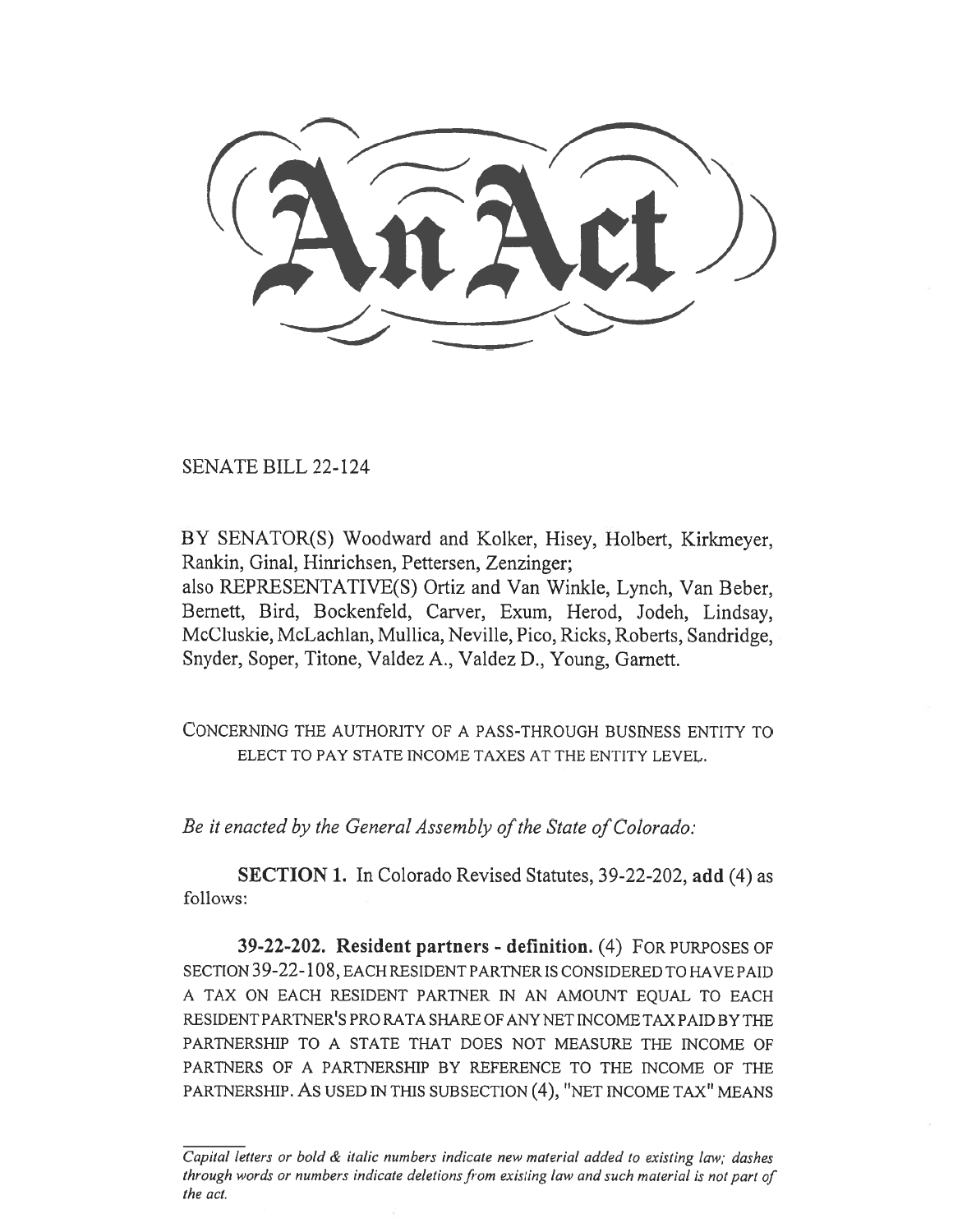ANY TAX IMPOSED ON, OR MEASURED BY, A PARTNERSHIP'S NET INCOME.

SECTION 2. In Colorado Revised Statutes, 39-22-343, amend (1) as follows:

39-22-343. Election. (1) (a) Notwithstanding sections 39-22-201, 39-22-302, and 39-22-322, and except as provided in subsection (2) of this section, for income tax years commencing on or after  $\frac{1}{2022}$ JANUARY 1, 2018, an S corporation or partnership may annually elect to be subject to tax at the entity level for the taxable period.

(b) EXCEPT AS SET FORTH IN SUBSECTION  $(1)(c)(I)$  OF THIS SECTION, the S corporation or partnership shall make the election on the return filed by such S corporation or partnership under section 39-22-601. The filing of such A return FILED UNDER SECTION 39-22-601 OR SUBSECTION (1)(c)(I) OF THIS SECTION is binding on all electing pass-through entity owners.

(c) (I) FOR INCOME TAX YEARS COMMENCING ON OR AFTER JANUARY 1, 2018, BUT PRIOR TO JANUARY 1, 2022, THE S CORPORATION OR PARTNERSHIP MUST MAKE THE ELECTION ON OR AFTER SEPTEMBER 1, 2023, BUT BEFORE JULY 1, 2024, IN A COMPOSITE AMENDED TAX RETURN FOR ALL OF THE YEARS FOR WHICH THE ELECTION IS MADE THAT IS FILED ON BEHALF OF THE S CORPORATION OR PARTNERSHIP AND ALL OF THE ELECTING PASS-THROUGH ENTITY OWNERS. THE DEPARTMENT OF REVENUE SHALL ESTABLISH THE RETURN, WHICH SHALL NOT INCLUDE ANY CHANGES TO THE PAST RETURNS OTHER THAN THOSE THAT ARE DIRECTLY RELATED TO THE ELECTION. THE PROVISIONS OF SECTIONS 39-21-107 (2) AND 39-21-108 (1) SHALL NOT APPLY TO THE PAYMENT OR REFUND OF THE TAX MADE PURSUANT TO THE RETURN.

(II) NOTWITHSTANDING ANY OTHER PROVISION OF LAW, IF AN S CORPORATION OR PARTNERSHIP FILES A RETURN SPECIFIED IN SUBSECTION (1)(c)(I) OF THIS SECTION, NEITHER THE S CORPORATION OR PARTNERSHIP NOR THE ELECTING PASS-THROUGH ENTITY OWNERS SHALL INCUR ANY PENALTIES FOR FILING LATE NOR OWE INTEREST ON SUCH AMOUNTS, AND THE DEPARTMENT SHALL NOT BE REQUIRED TO PAY PENALTIES OR INTEREST ON ANY AMOUNTS OWED TO THE TAXPAYERS.

(III) NOTWITHSTANDING THE DATES PROVIDED IN SUBSECTION (1)(c)(I) OF THIS SECTION, THE DEPARTMENT SHALL HAVE ONE YEAR FROM

### PAGE 2-SENATE BILL 22-124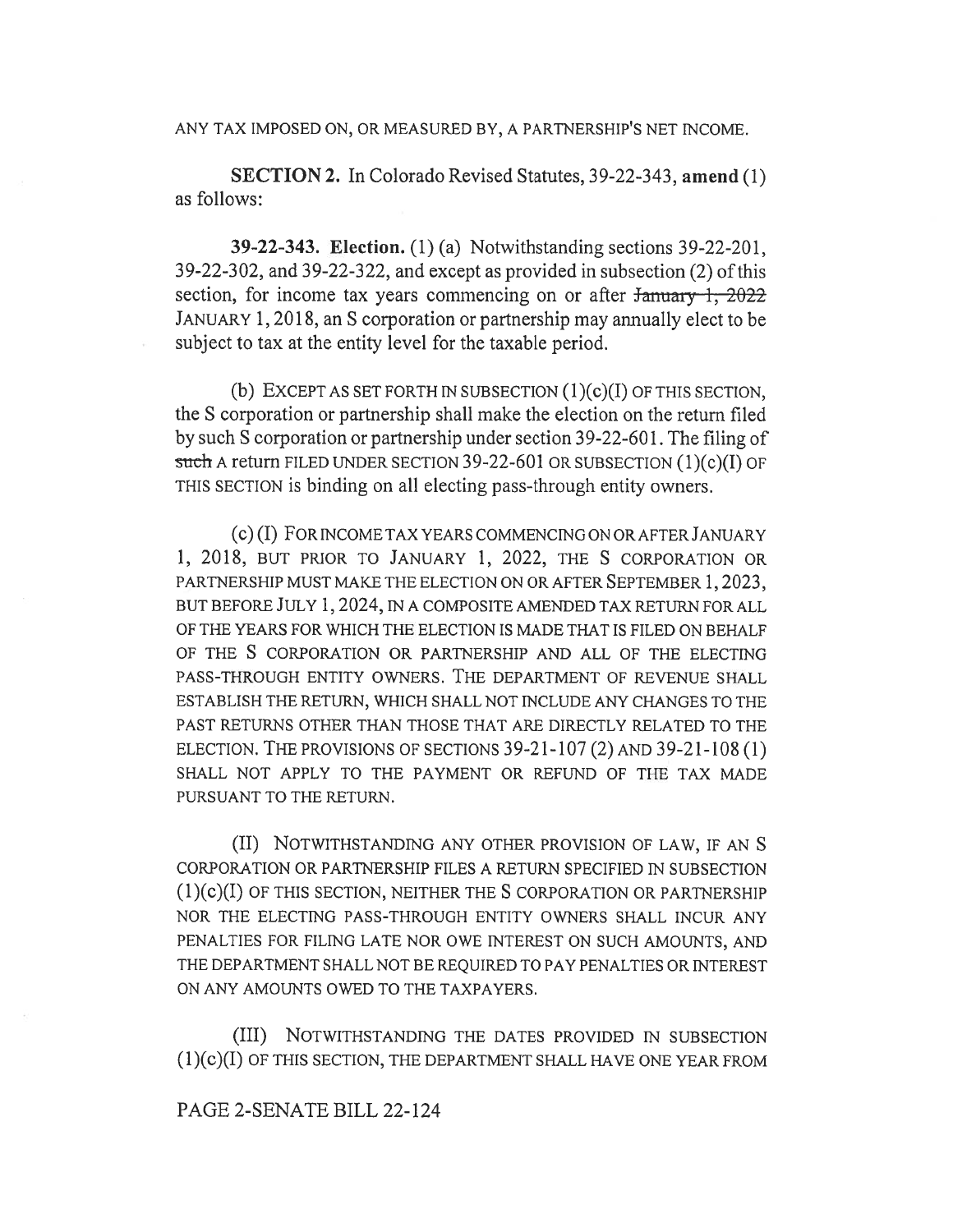THE DATE THE COMPOSITE AMENDED TAX RETURN IS FILED TO REVIEW THE RETURN AND MAKE A WRITTEN PROPOSED ADJUSTMENT IN ACCORDANCE WITH SECTION 39-21-103. THE DEPARTMENT MUST MAKE ANY ASSESSMENT WITHIN ONE YEAR AFTER A FINAL DETERMINATION IS MADE UNDER SECTION 39-21-103 (8). ANY FINAL DETERMINATION MADE AS SPECIFIED IN THIS SUBSECTION  $(1)(c)(III)$  MAY BE ENFORCED AT ANY TIME WITHIN SIX YEARS FROM THE DATE OF THE FINAL DETERMINATION.

SECTION 3. In Colorado Revised Statutes, 39-22-344, amend (1) introductory portion, (2), and (3), as follows:

39-22-344. Imposition of tax. (1) With respect to any taxable period for which it has made the election under section 39-22-343, an electing pass-through entity is subject to a tax in an amount equal to four and fifty-five one-hundredths percent of THE TAX RATE SET FORTH IN SECTION 39-22-301 FOR THE APPLICABLE INCOME TAX YEAR MULTIPLIED BY the sum of the following, all as determined pursuant to sections 39-22-202, 39-22-203, 39-22-322, and 39-22-323:

(2) An electing pass-through entity is treated as a corporation under section 39-22-606 with respect to the tax imposed under this subpart 3; except that section  $39-22-606$  (5)(c)(I) THE REQUIREMENT TO MAKE ESTIMATED PAYMENTS UNDER SECTION 39-22-606 does not apply during the first-taxable-period-for which this-subpart-3-is-applicable-FOR INCOME TAX YEARS COMMENCING PRIOR TO JANUARY 1, 2023.

(3) Any credit allowed pursuant to this article 22 that is attributable to the activities of an electing pass-through entity in the taxable year shall be claimed by the entity and not IS passed through to or AND MUST BE claimed by the electing pass-through entity owner. Not with standing any section to the contrary in this article 22, any excess income tax credit, net operating loss, or other modification may be carried forward on the electing pass-through-entity's return but may only be utilized in a year in which the electing-pass-through-entity-has-made-the-election-allowed in section specific pass difficulty has made the election anowed in section.<br>39-22-343; except that any limitation specified in the specific section for an income tax credit, the net operating loss, or any other modification shall apply to the electing pass-through entity.

SECTION 4. In Colorado Revised Statutes, amend 39-22-345 as follows:

### PAGE 3-SENATE BILL 22-124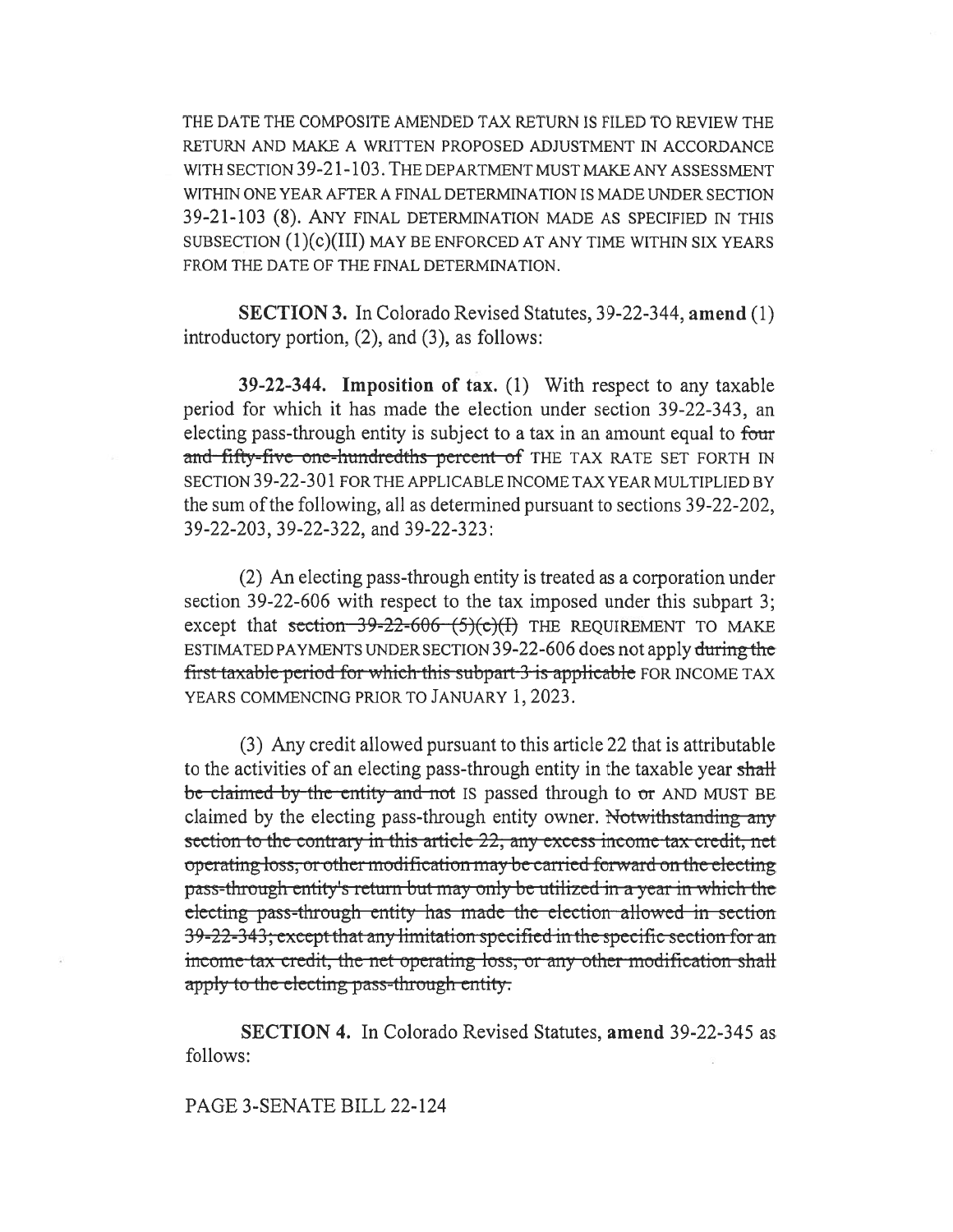39-22-345. Owner exclusion.  $(1)$  Notwithstanding sections  $39 - 22 - 201$  and  $39 - 22 - 322$ , and as provided in  $39 - 22 - 104$  (4)(aa) and 39-22-304 (3)(r), electing pass-through entity owners shall not be liable for the tax and the alternative minimum tax under this article 22 in their separate or individual capacities, and the electing pass-through entity's income attributable to the state and the income not attributable to the state is not taken into account by the electing pass-through entity owners.

(2) Notwithstanding the provisions of this subpart 3 and sections  $39-22-104$  (4)(aa) and 39-22-304 (3)(r). The basis in the hands of an electing pass-through entity owner in the interest in the partnership or the stock or indebtedness in the S corporation is determined as if the election under section 39-22-343 had not been made.

SECTION 5. In Colorado Revised Statutes, amend 39-22-346 as follows:

39-22-346. Credit for tax paid in other states. An electing pass-through entity is entitled to the credit under section 39-22-108, and subject to the limitations of section 39-22-108, for taxes paid to other states with respect to the electing pass-through entity's income not attributable to this state that is subject to taxation pursuant to section 39-22-344 whether the tax was paid by the electing pass-through entity itself or by the electing pass-through entity owners. The resident electing pass-through entity owners are not entitled to any credit under section 39-22-108 with respect to income of the electing pass-through entity FOR PURPOSES OF THE RESIDENT PASS-THROUGH ENTITY OWNERS, THE CREDIT ALLOWED UNDER SECTION 39-22-108 IS CALCULATED WITHOUT REGARD TO THE CREDIT ALLOWED UNDER SECTION 39-22-347.

SECTION 6. In Colorado Revised Statutes, add 39-22-347 as follows:

39-22-347. Credit for electing pass-through entity owner - tax preference performance statement - legislative declaration. (1)(a) THE GENERAL ASSEMBLY HEREBY FINDS AND DECLARES THAT THE PURPOSE OF THIS TAX CREDIT IS TO:

(I) ENSURE THE STATE DOES NOT HAVE A NET TAX REVENUE CHANGE WHILE ACCOMPLISHING THE PURPOSE SET FORTH IN SECTION 39-22-341; AND

### PAGE 4-SENATE BILL 22-124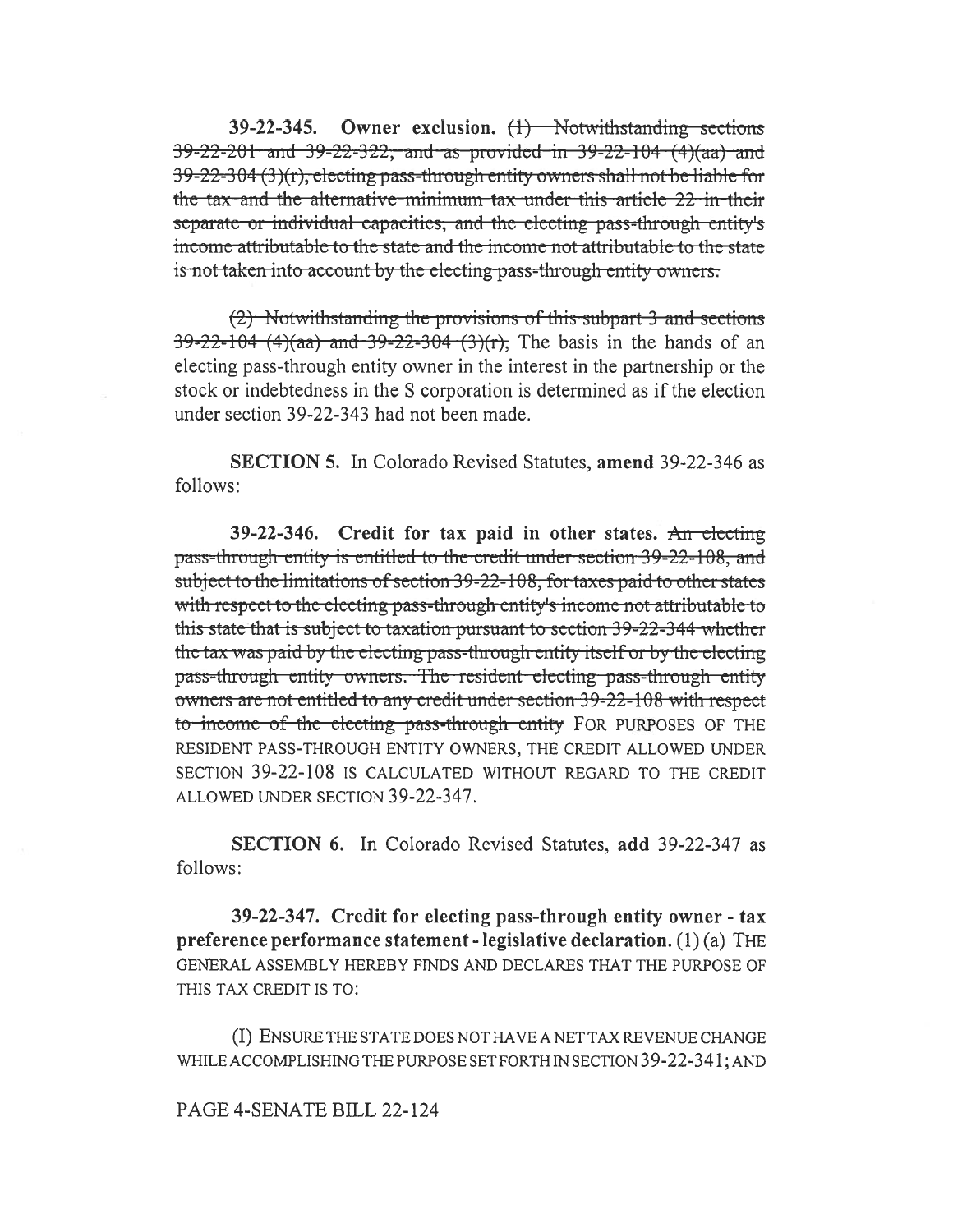(II) REPLACE A RELATED STATE INCOME TAX DEDUCTION.

(b) (I) NOTWITHSTANDING SECTION 39-21-304 (2), THE PURPOSE OF THE TAX EXPENDITURE CREATED IN THIS SECTION IS TO AVOID DOUBLE TAXATION OF INCOME ON ELECTING PASS-THROUGH ENTITY OWNERS.

(II) THE GENERAL ASSEMBLY AND THE STATE AUDITOR SHALL MEASURE THE EFFECTIVENESS OF THE CREDIT CREATED IN THIS SECTION IN ACHIEVING THE PURPOSE SPECIFIED IN SUBSECTION (1)(b)(I) OF THIS SECTION BASED ON WHETHER THE AMOUNT OF THE CREDIT IS EQUAL TO THE AMOUNT OF THE TAX REVENUE COLLECTED UNDER SECTION 39-22-344.

(2) SUBJECT TO THE LIMITATIONS SET FORTH IN SUBSECTION (3) OF THIS SECTION, FOR INCOME TAX YEARS COMMENCING ON OR AFTER JANUARY 1, 2018, AN ELECTING PASS-THROUGH ENTITY OWNER IS ALLOWED A CREDIT AGAINST THE TAX IMPOSED BY THIS ARTICLE 22 THAT IS AN AMOUNT EQUAL TO THE SHARE OF THE TAX IMPOSED PURSUANT TO SECTION 39-22-344 (1) ON THE ELECTING PASS-THROUGH ENTITY WITH RESPECT TO THE ELECTING PASS-THROUGH ENTITY OWNER'S INCOME.

(3) No CREDIT IS ALLOWED TO AN ELECTING PASS-THROUGH ENTITY OWNER UNDER SUBSECTION (2) OF THIS SECTION UNLESS THE ELECTING PASS-THROUGH ENTITY PAID THE TAX IMPOSED UNDER THIS ARTICLE 22 AND PROVIDED SUFFICIENT INFORMATION ON THE ELECTING PASS-THROUGH ENTITY TAX RETURN, AS PRESCRIBED BY THE DEPARTMENT OF REVENUE, TO IDENTIFY THAT ELECTING PASS-THROUGH ENTITY OWNER.

(4) ANY AMOUNT OF THE CREDIT ALLOWED BY THIS SECTION THAT EXCEEDS THE ELECTING PASS-THROUGH ENTITY OWNER'S INCOME TAXES DUE IS REFUNDED TO THE ELECTING PASS-THROUGH ENTITY OWNER.

SECTION 7. In Colorado Revised Statutes, 39-22-104, amend  $(3)(r)$ ; and repeal  $(4)(aa)$  as follows:

39-22-104. Income tax imposed on individuals, estates, and trusts - single rate - report - legislative declaration - definitions - repeal. (3) There shall be added to the federal taxable income:

(r) Notwithstanding subsection (3)(o) of this section, for income tax years commencing on or after January 1, 2022 JANUARY 1, 2018, an amount

### PAGE 5-SENATE BILL 22-124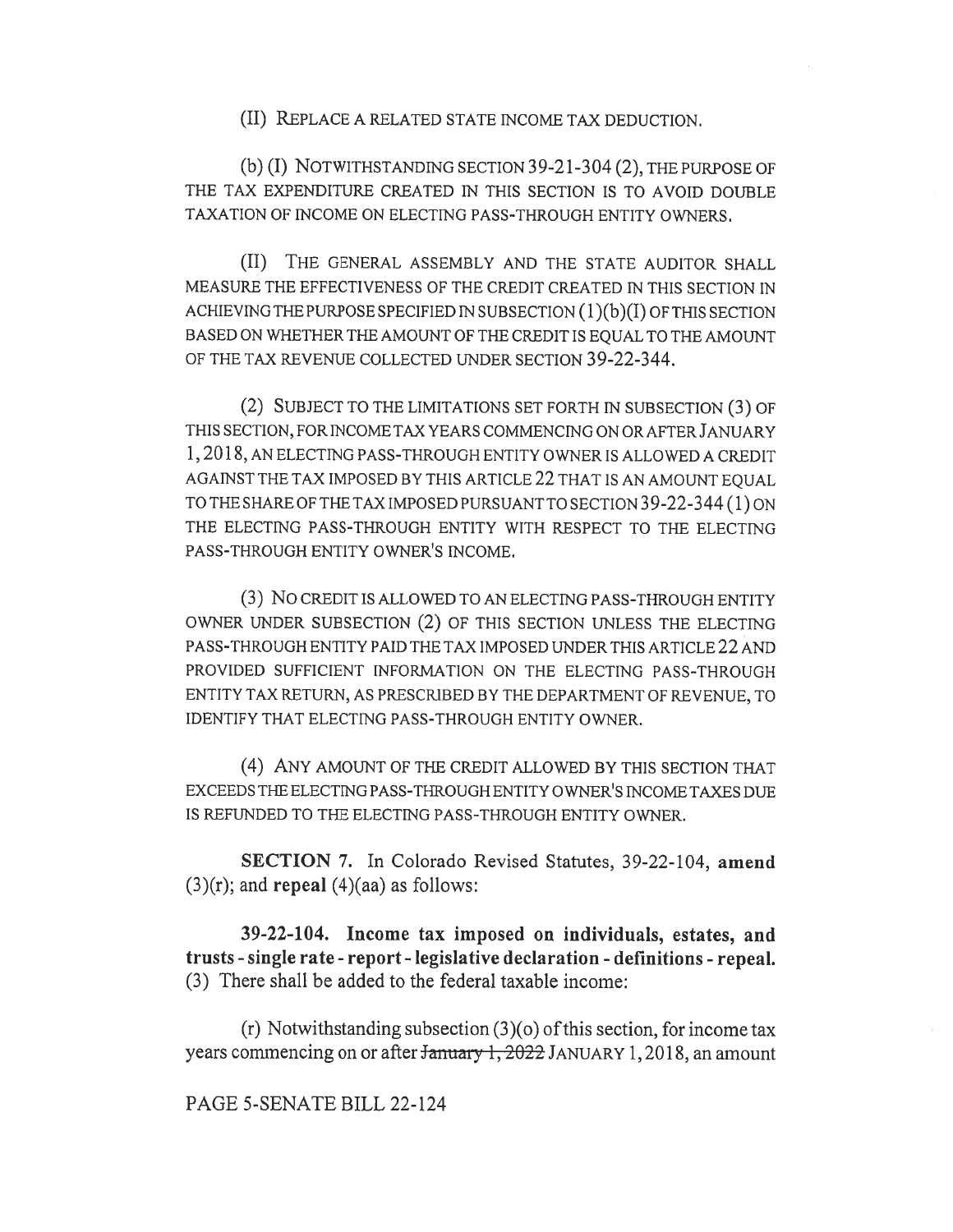equal to the deduction taken under section 199A of the internal revenue code, except to the extent the deduction is otherwise disallowed under section 265 of the internal revenue code, for an electing pass-through entity owner of an electing pass-through entity, as such terms are defined in section 39-21-342, that makes the election allowed in subpart 3 of part 3 of this article 22.

(4) There shall be subtracted from federal taxable income:

(aa) For income tax years commencing on or after January 1, 2022, an amount equal to the electing pass-through entity owner's distributive share-of-the-electing-pass-through-entity's income-attributable-to-the-state that is taxed-pursuant to the provisions of subpart 3 of part 3 of this article 22-and-income-not-attributable-to-the-state-that-is-taxed-pursuant-to-theprovisions of subpart 3-of part-3-of this article-22.

SECTION 8. In Colorado Revised Statutes, 39-22-304, repeal  $(3)(r)$  as follows:

39-22-304. Net income of corporation - legislative declaration definitions - repeal. (3) There shall be subtracted from federal taxable income:

(r) For incomc tax ycars commencing on or aftcr January 1, 2022, an-amount-equal-to-the-electing-pass-through-entity-owner's-distributive share of the electing pass-through entity's income attributable to the state that is taxed pursuant to the provisions of subpart 3 of part 3 of this article 22 and income not attributable to the state that is taxed pursuant to the provisions of subpart 3 of part 3 of this article-22.

SECTION 9. In Colorado Revised Statutes, 39-22-601, amend  $(2.5)(e)$  and  $(5)(e)$  as follows:

39-22-601. Returns. (2.5) (e) With respect to each of its nonresident shareholders, an S corporation shall, for each taxable period, either timely file with the department of revenue an agreement, as provided in paragraph  $(f)$  of this subsection  $(2.5)$  SUBSECTION  $(2.5)(f)$  OF THIS SECTION, or make a payment to this state as provided in paragraph (h) of this subsection  $(2.5)$  SUBSECTION  $(2.5)$ (h) OF THIS SECTION; EXCEPT THAT THIS SUBSECTION (2.5)(e) SHALL NOT APPLY TO AN S CORPORATION THAT

#### PAGE 6-SENATE BILL 22-124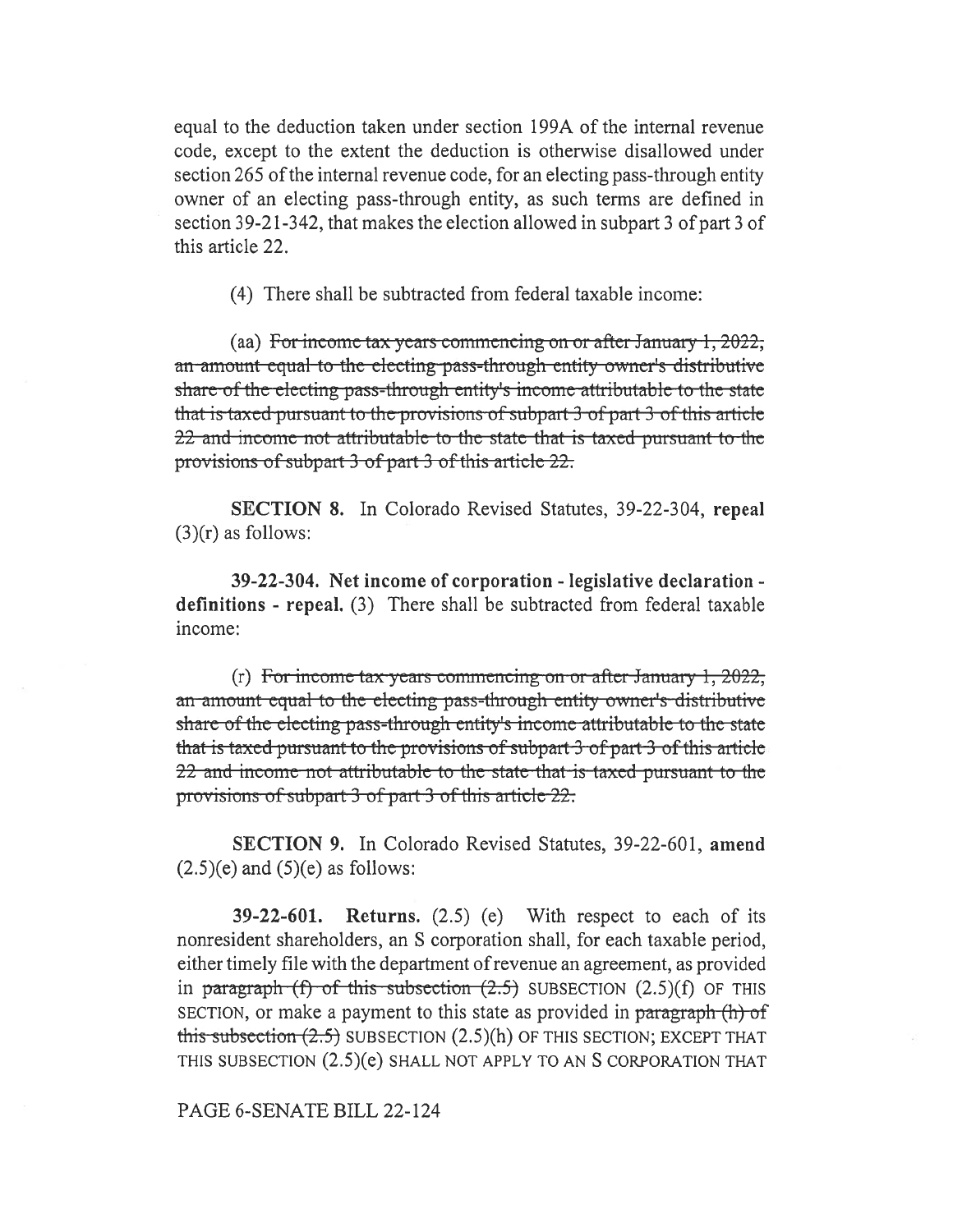MAKES THE ELECTION ALLOWED UNDER SUBPART 3 OF PART 3 OF THIS ARTICLE 22.

(5) (e) With respect to each of its nonresident partners, a partnership shall, for each taxable period, either timely file with the department of revenue an agreement, as provided in paragraph  $(f)$  of this subsection  $(5)$ SUBSECTION (5)(f) OF THIS SECTION, or make payment to this state, as provided in paragraph (h) of this subsection  $(5)$  SUBSECTION  $(5)(h)$  OF THIS SECTION; EXCEPT THAT THIS SUBSECTION (5)(e) SHALL NOT APPLY TO A PARTNERSHIP THAT MAKES THE ELECTION ALLOWED UNDER SUBPART 3 OF PART 3 OF THIS ARTICLE 22.

SECTION 10. Safety clause. The general assembly hereby finds,

## PAGE 7-SENATE BILL 22-124